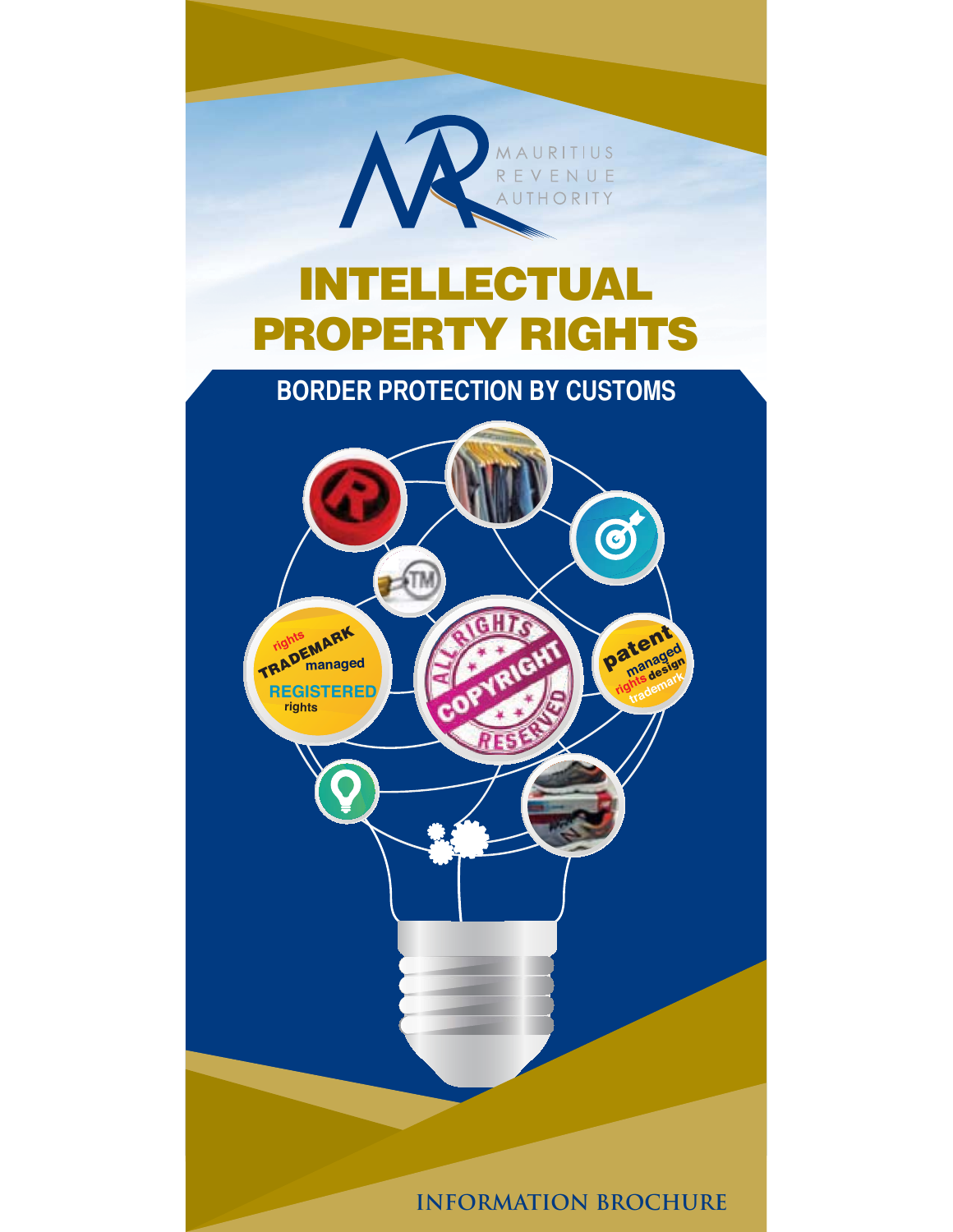# **INTELLECTUAL PROPERTYRIGHTS (IPR)**

Intellectual property (IP) is increasingly being recognised as an economic asset as Mauritius moves towards a knowledge-based economy. The capacity to exploit IP assets will be a determining factor in the development of the economy over the next decade.

Customs makes 90% of all seizures of counterfeit goods worldwide.

Customs is the primary Government agency responsible for regulating all imports and exports of goods. As an intellectual property right owner, you may ask Customs to help you in protecting your copyright or trademarks.

# **BENEFITS OF A ROBUST INTELLECTUAL PROPERTY RIGHTS SYSTEM**

- Protects society from dangerous goods such as counterfeit pharmaceutical products and spare parts etc.
- **B** Assist in the national socio-economic development.
- Inter Stimulates innovation, encourages transfer of technology
- I Attracts investment and correlates to national competitiveness.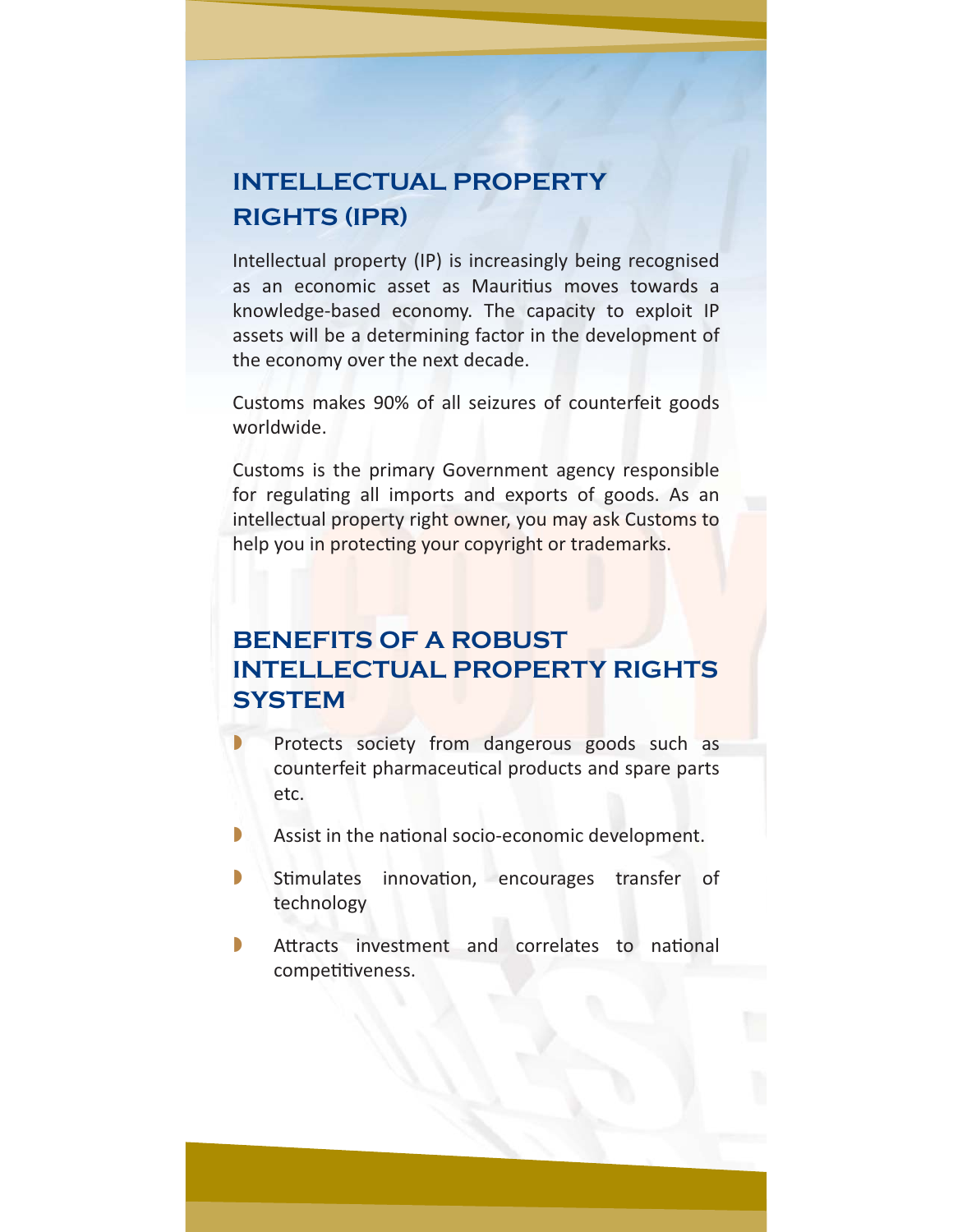## **PROCEDURES OF APPLICATION FOR BORDER PROTECTION**

As the owner or authorised user of a patent, industrial design, collective mark, or mark, or copyright you may apply in writing to the Director-General, MRA to suspend the clearance of any goods imported or being exported on the grounds that your patent, industrial design, collective mark or mark or copyright is being or is likely to be infringed.

Pre-requirements for application are as follows:-

- a. Certified copy of registration card from Industrial Property Office
- b. Any evidence that you are the owner or the authorized user of a patent, industrial design or a copyright.
- c. A Power of Attorney in case you are not the right owner; and
- d. Security in the form of a bank guarantee

Once your application is approved, it will be valid for 2 years.

### **EX-OFFICIO ACTION**

Customs may act upon its own initiative to suspend the clearance of goods where there is *prima facie* evidence that an intellectual property right is being infringed even if you have not yet made an application for border protection.

Customs will then contact you for follow up actions.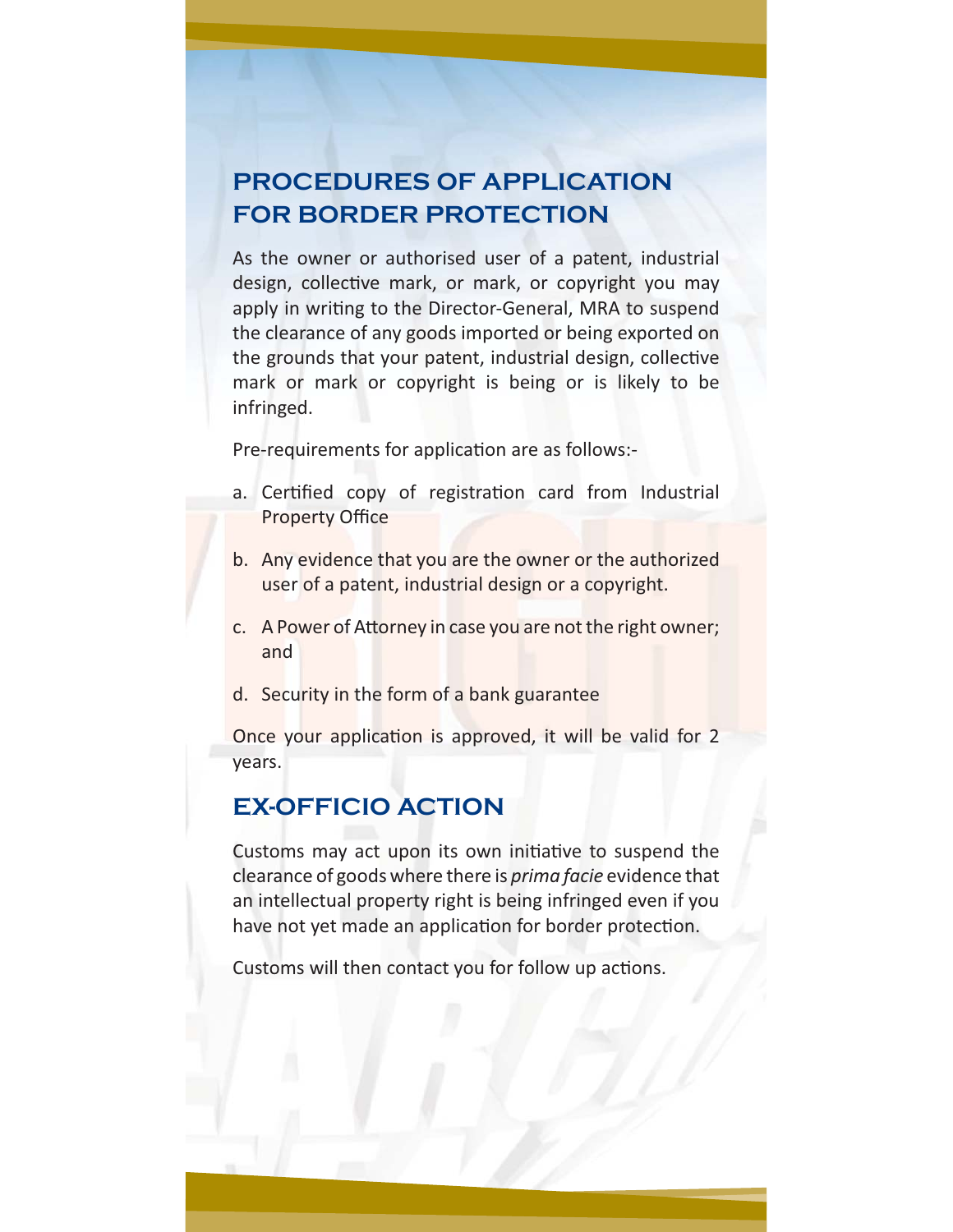### **DE-MINIMIS IMPORTS**

IPR laws have been enacted to protect IP right holders from commercial exploitation of their trademarks by unauthorized persons.

Small quantities of goods of a non-commercial nature, intended for personal use, sent in small consignments or contained in the luggage of a passenger, master or crew will be released by Customs.

#### **INTERFACE PUBLIC-MEMBERS (IPM)**

Right owners are recommended to join the IPM which was launched in Mauritius by the World Customs Organization in 2012.

The IPM is an online tool serving as an interface between frontline Customs officers and the private sector. It allows Customs officers to access operational data input by right owners concerning their products, thus facilitating the identification of counterfeit goods.

#### **IPM MOBILE**

Officers can use IPM mobile devices to scan barcodes found on millions of products, enabling them to search the products database.

Another feature is the possibility for IPM to interface with authentication and traceability solutions.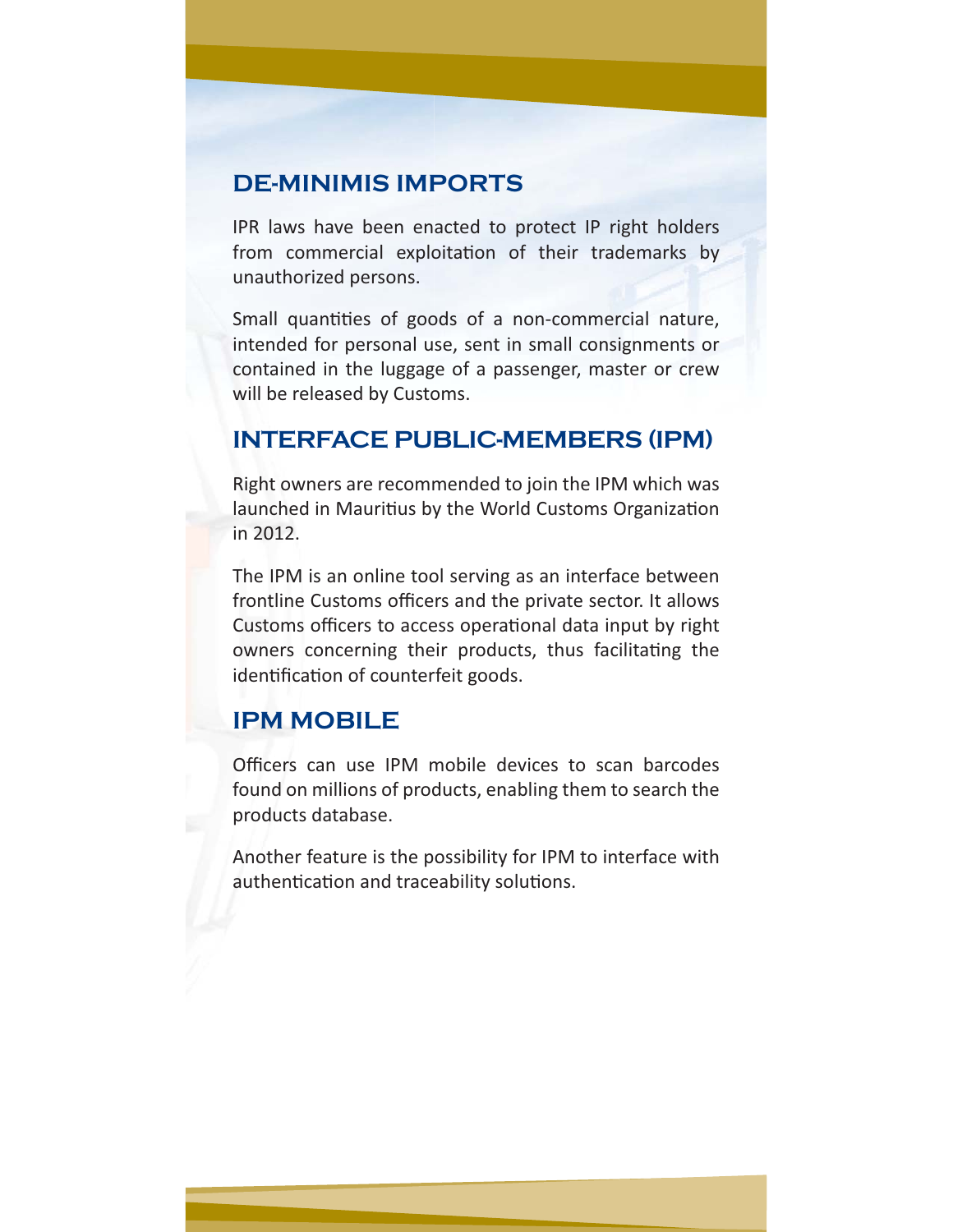#### **FOR FURTHER INFORMATION**

Please contact: IPR UNIT, CUSTOMS DEPARTMENT Custom House, Mer Rouge, Port-Louis, Mauritius. Phone: +230 202 0500 Fax: +230 216 4361 E-mail: iprcustoms@mra.mu

#### **OTHER USEFUL CONTACTS:**

INDUSTRIAL PROPERTY OFFICE 7th Floor, Moorgate House, Sir William Newton St, Port Louis Mauritius. Phone: +230 208 5714 Fax: +230 210 9702 E-mail: trademark@intnet.mu

## **MAURITIUS RIGHTS MANAGEMENT SOCIETY**

Avenue des artistes, Beau-Bassin, Mauritius. Phone: +230 467 2219 / +230 454 7931 Fax: +230 454 0578 Email: copyrightsoc@intnet.mu

#### **ANTI PIRACY UNIT, ADSU**

Mauritius Police Force Line Barracks, Port Louis Mauritius. Phone: +230 211 9393 Fax: +230 211 0728